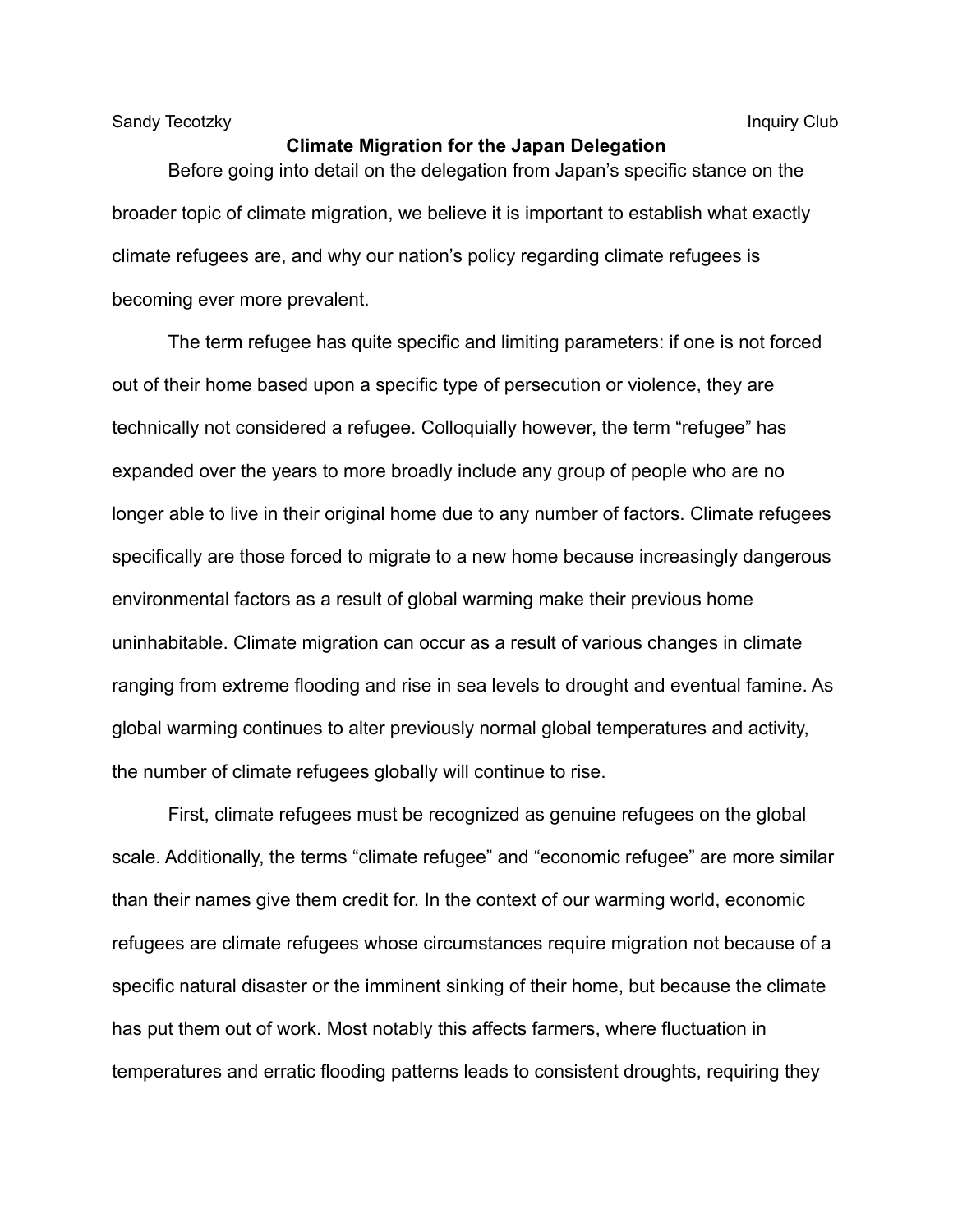seek asylum in a neighboring country. As it stands now, despite the fact that not many refugees are forced out of their countries *solely* due to the changing climate, any person or family whose primary reason for seeking asylum is the changing climate in their home should be granted refugee status. Although the exact number of climate migrants moving forward is unknown, many estimates predict that by 2050 there may be at least 200 million globally. As it stands now, Japan rarely accepts any refugees, regardless of their situation. In 2019, there were only 1,700 refugees in the entire country. Historically, Japan has been one of the hardest countries to emigrate to and eventually gain citizen status in. Harsh requirements for citizenship and steep taxes make establishing a life in Japan quite difficult. However, Japan's aging population and consistently shrinking workforce is increasing the need for emigration into the country, and makes it an ideal destination for a group of climate refugees in Southeast Asia (where there will eventually be over 100 million said refugees). So, Japan will accept a sum of climate refugees over the course of the next 15-20 years ranging from 6-8 million mark, which would triple Japan's immigrant population. However, as these decades pass, more and more climate refugees in Southeast Asia will need homes, and the responsibility falls on all countries - both directly in the region and bordering it - to save them. The countries most fit to accept significant sums of refugees are Thailand which sits in the middle of the region, South Korea to the north, and Australia and New Zealand to the south. The latter nation is one of the most welcoming to immigrants, and Japan believes that the existing cultural and language barriers can be overcome in the name of saving lives.

As we know, refugee crises are not simply solved when a group of people successfully emigrates to a new country. The question of how this group will adapt to